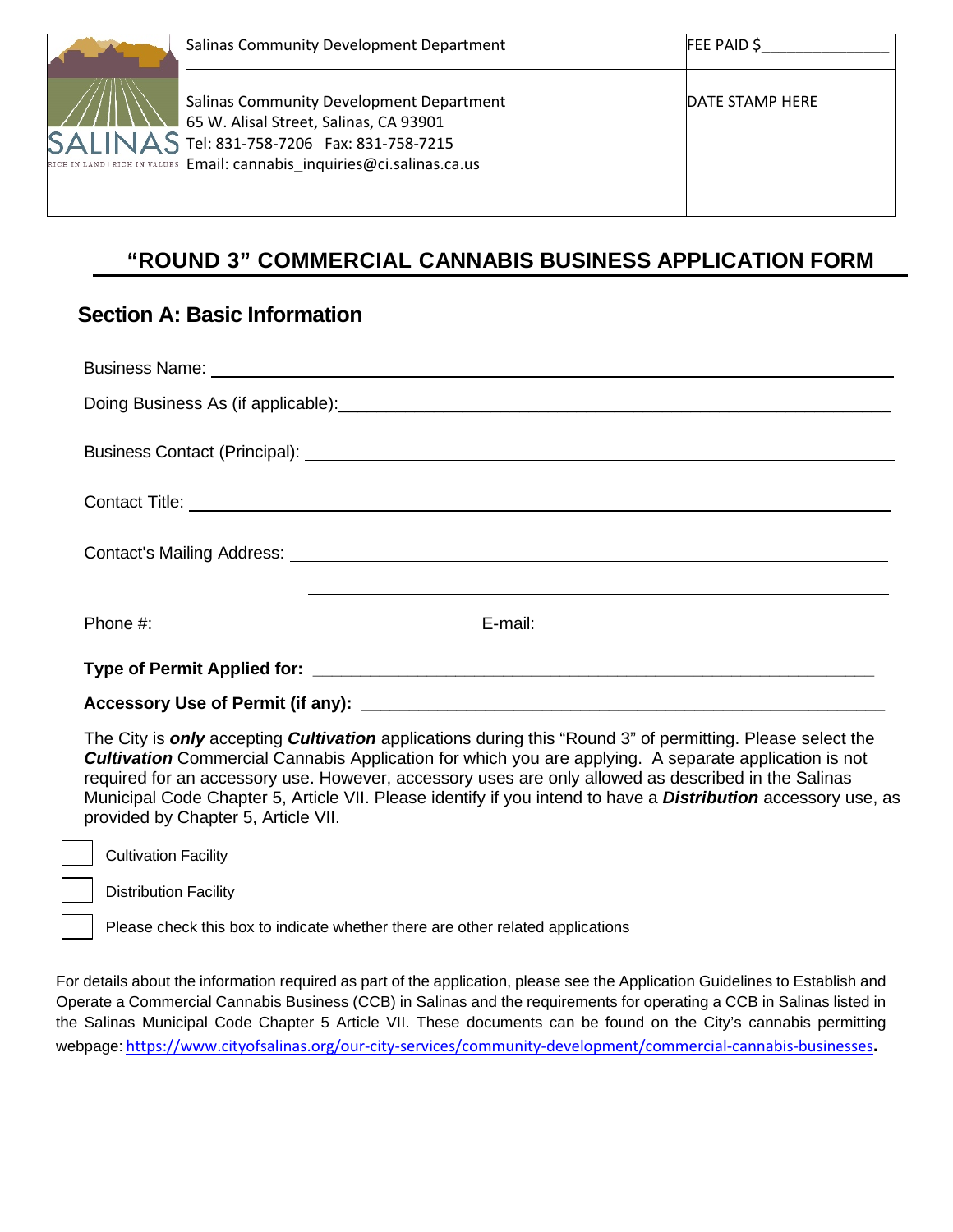## **Section B: Principal Background Information (to be signed by all Principals)**

Under penalty of perjury, I acknowledge that I have personal knowledge of the information stated in this application and that the information contained herein is true. I also understand that the information provided in this application, except the Safety and Security Plan in Section C, is public information and subject to disclosure upon request.

| Principal Signature: <u>contract and a set of the set of the set of the set of the set of the set of the set of the set of the set of the set of the set of the set of the set of the set of the set of the set of the set of th</u> |
|--------------------------------------------------------------------------------------------------------------------------------------------------------------------------------------------------------------------------------------|
| Attachments:                                                                                                                                                                                                                         |
| Receipt from Live Scan check                                                                                                                                                                                                         |
| Picture of applicant (two passport quality photographs)                                                                                                                                                                              |
| Copy of Social Security Card                                                                                                                                                                                                         |
| Copy of Driver's License, DMV issued ID Card or Passport                                                                                                                                                                             |
| Proof of address (DMV-issued ID/driver's license, and/or recent utility bill under Principal's name)<br>Staff use only: Pass background check                                                                                        |
|                                                                                                                                                                                                                                      |
|                                                                                                                                                                                                                                      |
|                                                                                                                                                                                                                                      |
|                                                                                                                                                                                                                                      |
| Date: _________________                                                                                                                                                                                                              |
| Attachments:                                                                                                                                                                                                                         |
| Receipt from Live Scan check                                                                                                                                                                                                         |
| Picture of applicant (two passport quality photographs)                                                                                                                                                                              |
| Copy of Social Security Card                                                                                                                                                                                                         |
| Copy of Driver's License, DMV issued ID Card or Passport                                                                                                                                                                             |
| Proof of address (DMV-issued ID/driver's license, and/or recent utility bill under Principal's name)<br>Staff use only: Pass background check                                                                                        |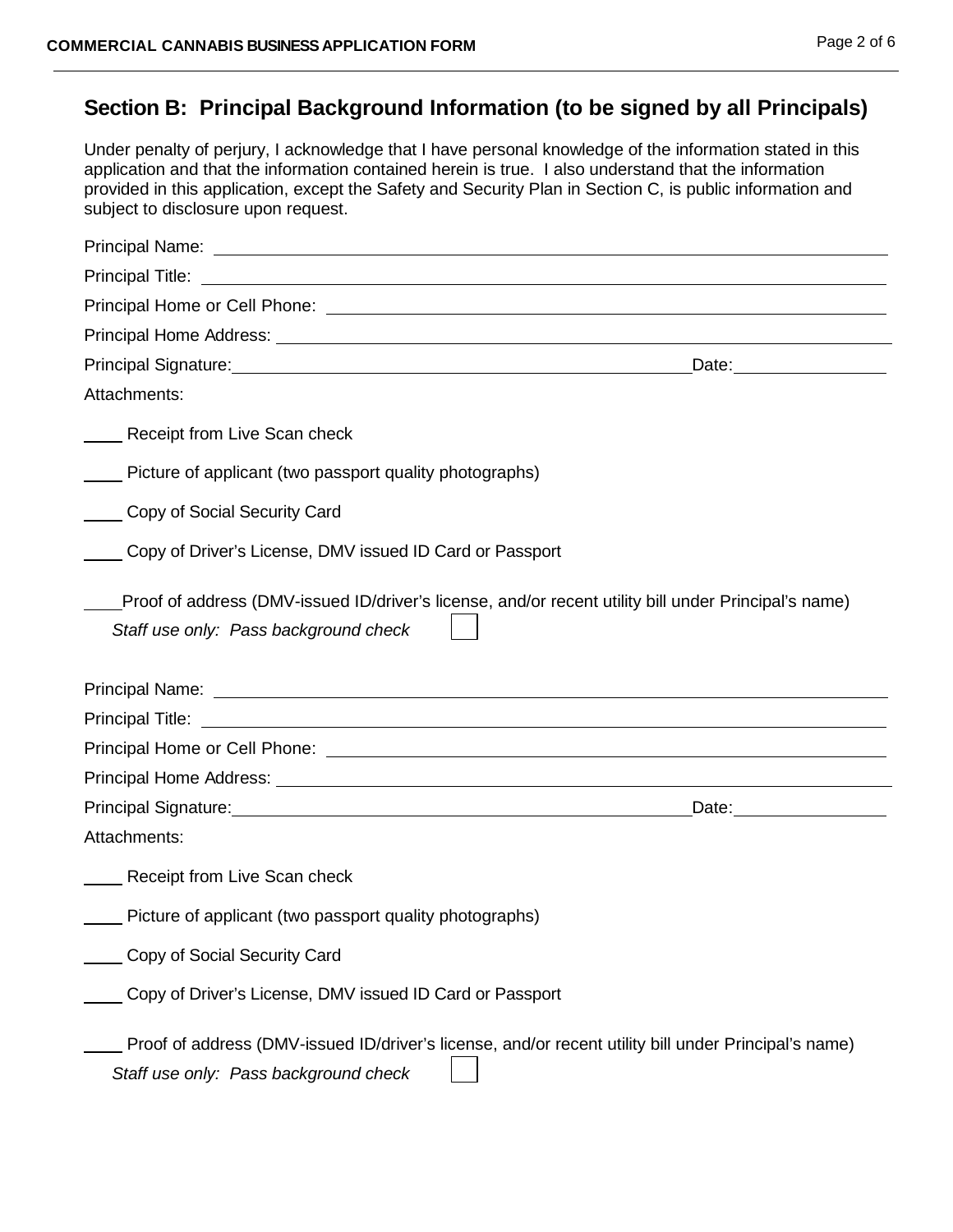| Principal Signature: Management of the Contract of the Contract of the Contract of the Contract of the Contract of the Contract of the Contract of the Contract of the Contract of the Contract of the Contract of the Contrac |  |
|--------------------------------------------------------------------------------------------------------------------------------------------------------------------------------------------------------------------------------|--|
| Attachments:                                                                                                                                                                                                                   |  |
| Receipt from Live Scan check                                                                                                                                                                                                   |  |
| Picture of applicant (two passport quality photographs)                                                                                                                                                                        |  |
| Copy of Social Security Card                                                                                                                                                                                                   |  |
| Copy of Driver's License, DMV issued ID Card or Passport                                                                                                                                                                       |  |
| Proof of address (DMV-issued ID/driver's license, and/or recent utility bill under Principal's name)<br>Staff use only: Pass background check                                                                                  |  |

#### **Add more pages as necessary to accommodate signatures of all Commercial Cannabis Business Principals.**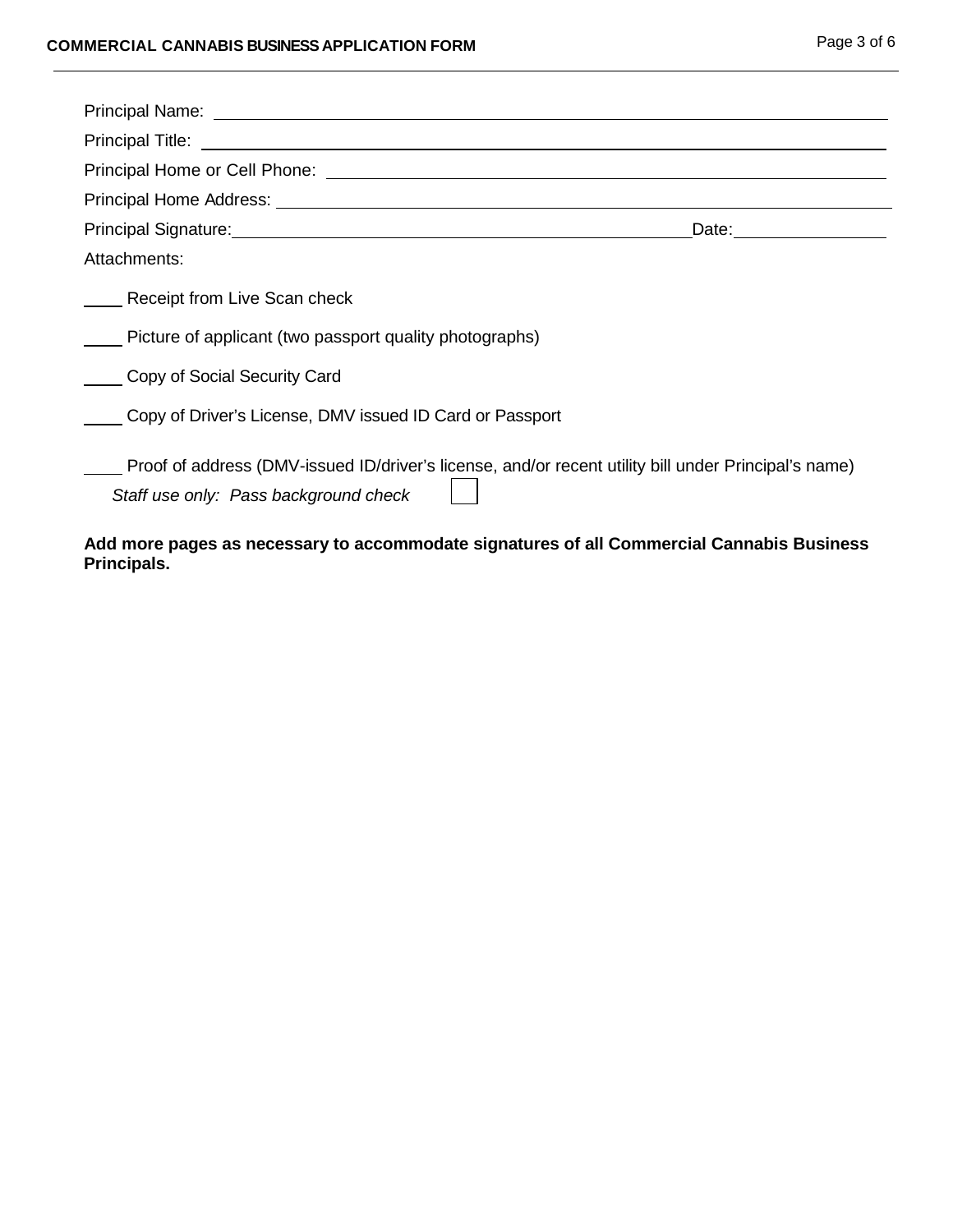#### **Section C: Commercial Cannabis Business Organization Status**

1. Describe the Commercial Cannabis Business current or planned organizational status.

Attach proof of status, such as articles of incorporation, by-laws, partnership agreements, and other documentation as may be appropriate or required by the City.

### **Section D: Commercial Cannabis Business Description and Location**

1. Statement of Purpose of Commercial Cannabis Business (a separate sheet may be attached):

|  | ,我们也不会有什么。""我们的人,我们也不会有什么?""我们的人,我们也不会有什么?""我们的人,我们也不会有什么?""我们的人,我们也不会有什么?""我们的人                                      |
|--|-----------------------------------------------------------------------------------------------------------------------|
|  |                                                                                                                       |
|  | <u> 1989 - Johann Barn, mars and deutscher Schwarzen und der Schwarzen und der Schwarzen und der Schwarzen und de</u> |
|  |                                                                                                                       |
|  | 5. Name and address of existing alcohol related establishment closest to Proposed Location:                           |
|  |                                                                                                                       |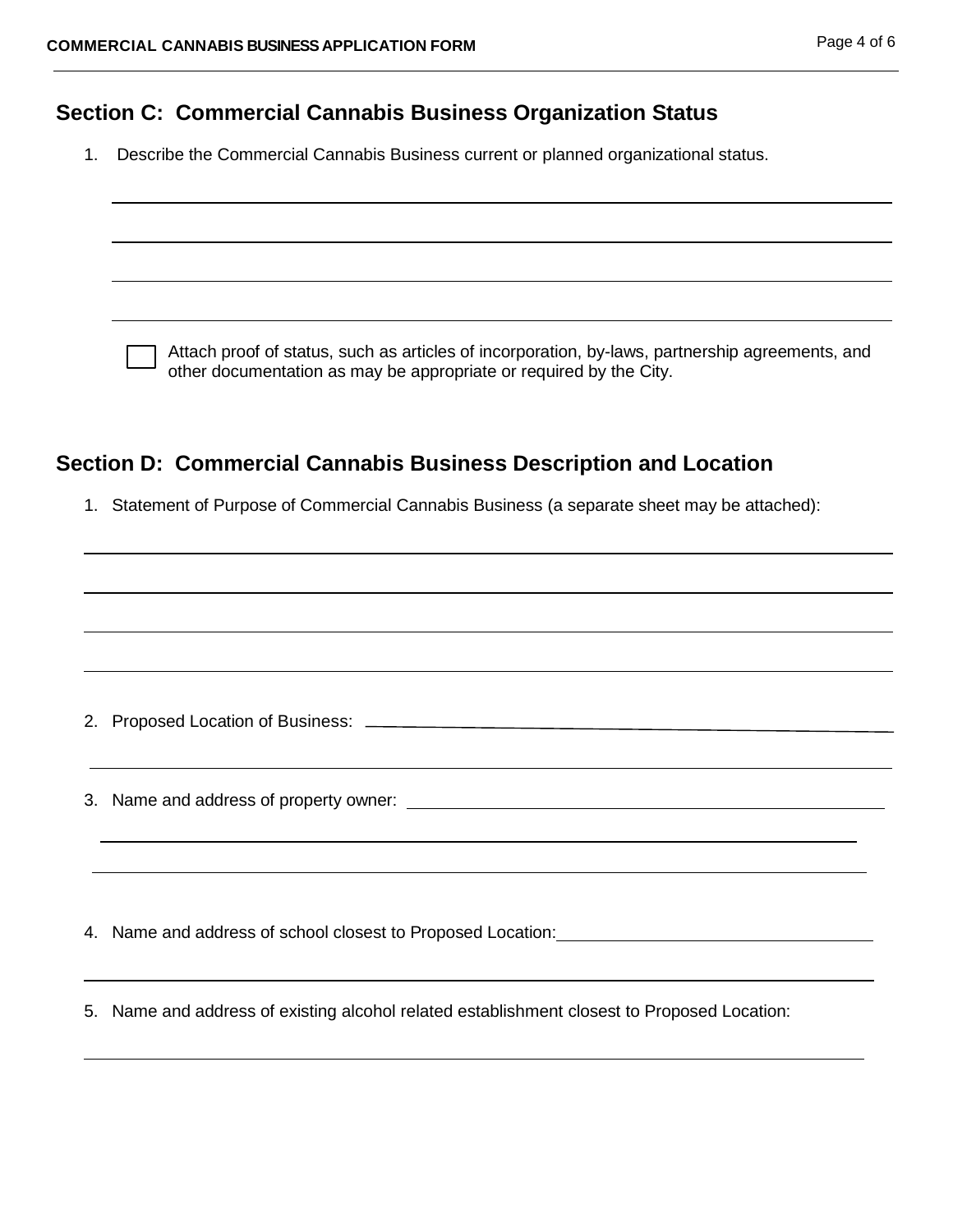#### **COMMERCIAL CANNABIS BUSINESS APPLICATION FORM** Page 5 of 6

| 6. Description of neighborhood around the proposed location (surrounding uses, nearby sensitive uses<br>(such as schools, churches, parks, daycares, or libraries), transit access to site, etc. A separate<br>sheet may be attached. |
|---------------------------------------------------------------------------------------------------------------------------------------------------------------------------------------------------------------------------------------|
|                                                                                                                                                                                                                                       |
|                                                                                                                                                                                                                                       |
|                                                                                                                                                                                                                                       |
|                                                                                                                                                                                                                                       |

- 7. Site plan must be dimensioned and show the entire parcel including parking and additional structures. In addition, please, show elevations and photos of proposed location (attach to application). If any exterior alterations are proposed, also attach proposed site plans and building elevations.
- 8. Floor Plans, existing (attach to application). If any interior alterations are proposed for the existing building, also attach proposed floor plans.
- 9. Signa Plan.
- 10. Vicinity Map.

 $\Gamma$ ┑

11. Photos of the site and building(s).

#### **Section E: Required supplemental information**

This information is required for this application to be considered complete. Check the box evidencing that you have read the Description of Evaluation Criteria related to these specific categories in the Application Guidelines and attach the relative report(s) to the application.

| Proposed Location Information (Zo   |
|-------------------------------------|
| Business Plan                       |
| Neighborhood Compatibility Plan     |
| Safety and Security Plan            |
| <b>Enhanced Product Safety</b>      |
| <b>Environmental Benefits</b>       |
| <b>Community Benefits</b>           |
| Labor and Employment                |
| <b>Local Enterprise</b>             |
| <b>Qualifications of Principals</b> |
|                                     |

d Location Information (Zoning Information Letter)